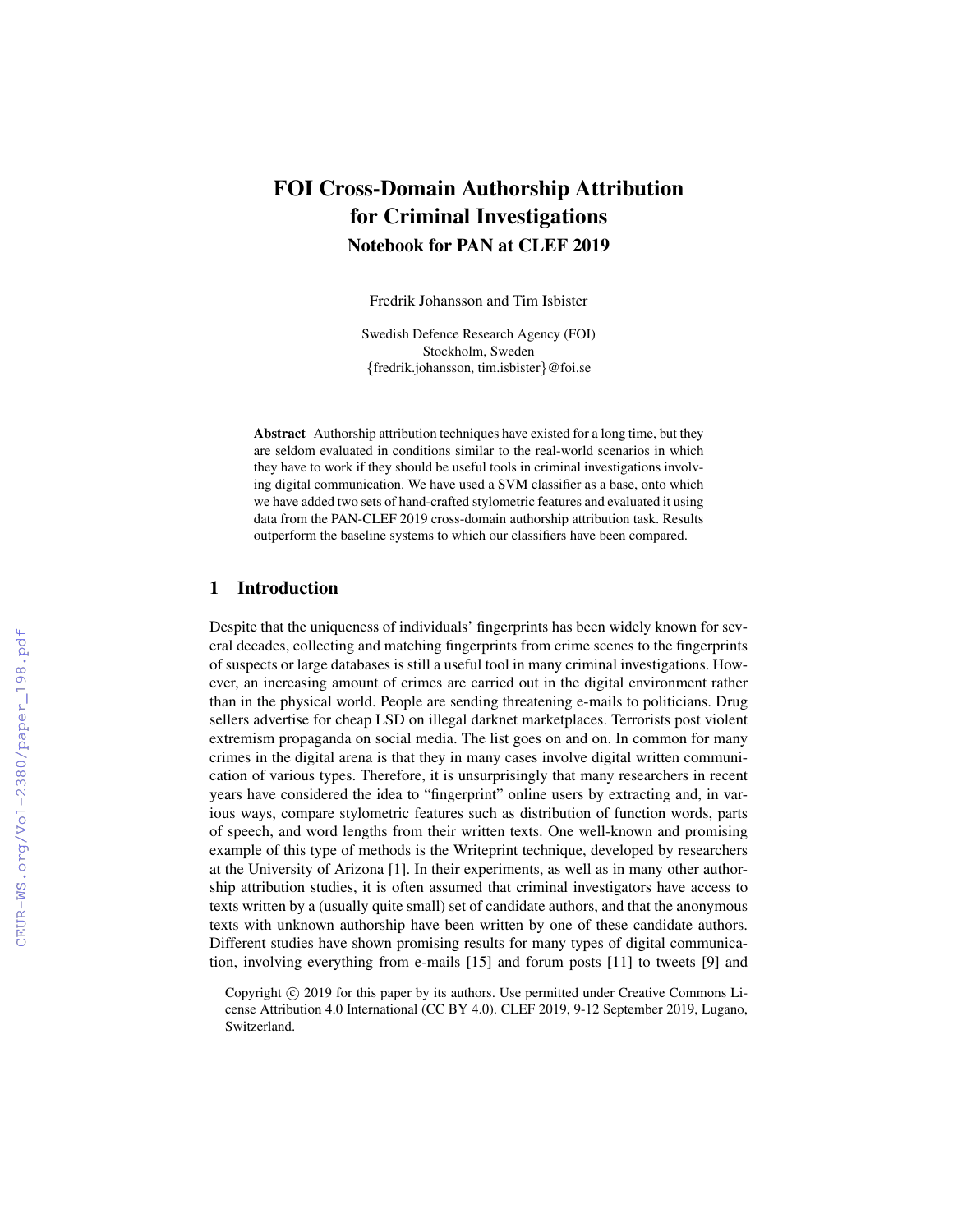blog posts [10]. One fundamental issue with these studies is that they tend to almost always be conducted on English texts. Far from all offenders in the digital environment communicate in English, so there is a need for more studies on how this kind of stylometric techniques work for other languages. Another issue is that criminal investigators in practice far from always are able to access training data from the same type of written communication as the anonymous texts that are supposed to be matched against the training data. However, it is quite seldom that studies evaluate how well authorship attribution algorithms perform when training on data from other medium types than they are tested on. Moreover, the available texts are seldom controlled for topic, leading to possibilities that authors may sometimes be distinguished based on topic rather than style. Given these issues it is still not obvious whether stylometric techniques are practically useful for law enforcement in real-world criminal investigations or not. For this reason, the PAN 2019 cross-domain authorship attribution task [7] is highly interesting. First of all it is cross-domain, meaning that texts of known and unknown authorship come from different domains. It is also the case that the challenge is an example of open-set attribution, meaning that the true author is not necessarily included in the list of candidate authors. Finally, it is also multilingual in the sense that it in addition to English also covers French, Italian, and Spanish texts.

The rest of this paper is structured as follows. First, we give an overview of previous work on authorship attribution in Section 2. In Section 3, we briefly describe the data available for the PAN 2019 authorship attribution task and present different ideas for how the challenge at hand can be tackled using different overall design choices. In Section 4, we describe the features we have implemented and used in our submitted systems. This is followed by Section 5, in which we give a detailed system description of how the various features have combined, scaled, and fed into two different classifiers. The obtained results are presented in Section 6. Finally, we conclude the paper in Section 7.

#### 2 Related Work

A systematic review of the research field is outside the scope of this paper, but it is important to note that authorship attribution overall is a quite well-studied problem. As mentioned by Juola in his review of the history of the authorship attribution research field forward to around year 2006, the idea of telling something about a person from the language he or she uses goes back at least until the days of the Old Testament [6]. As clearly stated by Juola, the underlying theory behind most authorship attribution approaches is that some kind of fingerprint of an author can be extracted as a summary statistic from a given text, and that different authors will vary, noticeably and consistently, along this summary statistic. In his survey, Juola identifies the open class version of the problem (in which the true author is not necessarily in the set of identified candidate authors) to be much harder than the closed class version, and stresses the importance and difficulty of developing accurate cross-genre techniques. [6]. Another good overview of the authorship attribution field is given in [13]. Among other things, Stamatatos mentions the importance of the open class version of the problem as well as the importance of attribution methods to be robust even given a limited amount of rather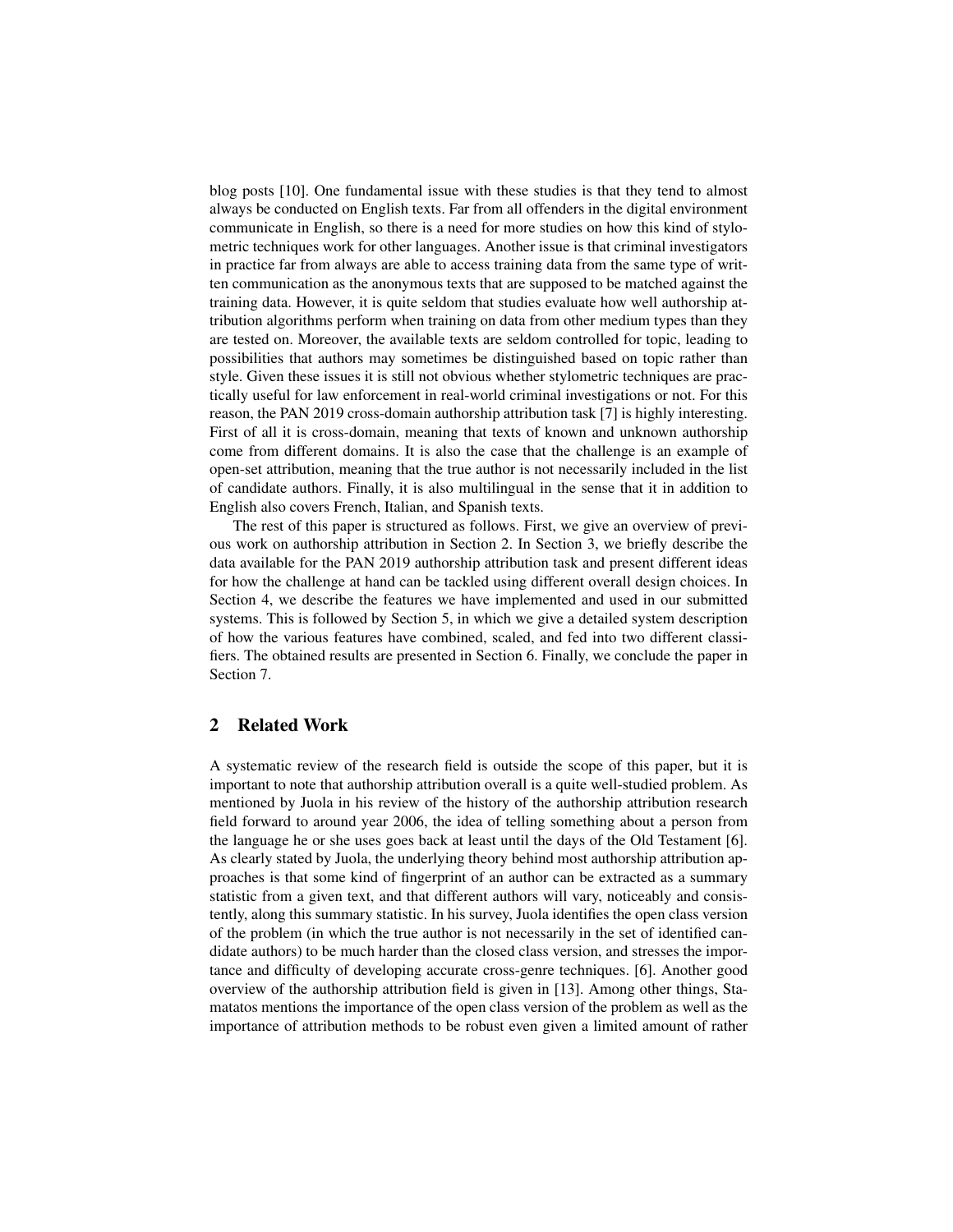short texts [13]. He also highlights the need of finding specific stylometric features which capture only authorial information, rather than genre or topic. Much research has been undertaken since these overviews were conducted. One interesting example is the Writeprint technique introduced by Abbasi and Chen [1]. Another study worth mentioning is that by Narayanan et al. [10], in which the authors show that authorship attribution can be conducted also on very large scale with good accuracy.

# 3 Overall Design Choices

A detailed description of the PAN 2019 cross-domain authorship attribution dataset can be found in [7], but we here provide a short explanation of the most important aspects as they have an impact on how we have approached the problem in our implementations.

Participants in the challenge have got access to a development corpus with highly similar characteristics as an unseen evaluation corpus (to which we have not got access, but on which the developed system has been evaluated by submitting it and running it on TIRA [12]). Both the development and evaluation corpora consist of a set of crossdomain authorship attribution problems in each of the following languages: English, French, Italian, and Spanish. A fundamental restriction to note is that the sets of candidate authors of the development and the evaluation corpora are not overlapping, so that it is not possible to pre-train a model for classifying the authors of interest on the development corpus and simply apply it to the evaluation corpus. This constraint made us realize that we either have to:

- 1. Develop a solution which dynamically builds a (supervised) model on-the-fly as it encounter new problem instances, or
- 2. Develop a more general solution which learns whether two texts are likely to have been written by the same author, and apply this to all authors in each new problem instance.

Since we have previous experience of developing and applying the second type of techniques to the related problem of author verification [2], [5], we started by applying a similarity-based supervised classifier [2] intended to classify pairs of texts as to whether they have being written by the same author or not. When dealing with such a small number of text documents for each author as were present in the development corpus, our initial impression was that a more general solution to the problem might perform better. However, our existing classifier had only been developed for English and Swedish and has been trained on forum posts, which is quite different from the data used in this challenge. Since initial experimental results were not very encouraging, we decided not to spend the time on collecting more representative data to train this kind of binary classifiers on for all the languages of interest. Instead, our intuition on this point suggested that training a more tailored supervised classifier dynamically for each new problem instance would be a more viable approach.

We got many initial ideas for what type of supervised classifiers to build, many of them involving various kinds of deep learning architectures. Everything from making use of a pre-trained language model per language which could be fine-tuned to each individual candidate author, to building Siamese networks were up on the drawing board.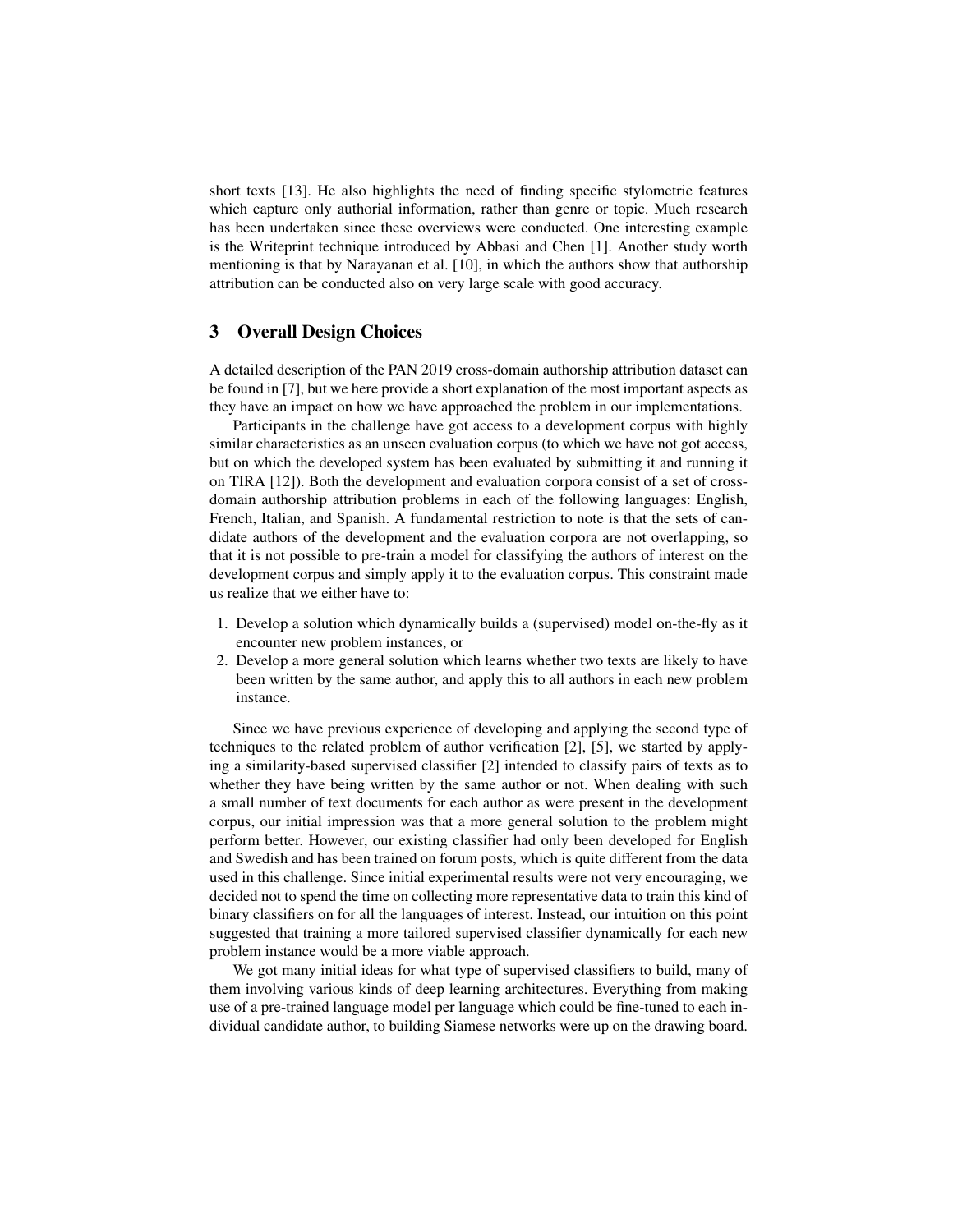However, after making a few tests on the TIRA [12] platform we realized that the virtual machines and their lack of GPUs would make this kind of dynamic model building per problem instance take forever using such advanced architectures. For this reason, we have in the end decided to go with a much more "traditional" authorship attribution approach. This approach has many similarities with the baseline-SVM implementation provided by the PAN organizers. However, it has been complemented with many handcrafted stylometric features.

## 4 Features

This section presents the full list of hand-crafted features that have been implemented in any of our submitted solutions. Overall, stylometric features are intended to reflect stylistic characteristics of the writing of individual authors. The idea is that they should be as independent of topic as possible, and instead capture the more general writing style of an author. Below follows a high-level description of all implemented features.

Capital words: is defined as the number of uppercase word bigrams divided by number of word bigrams in total in a text.

Character n-grams: data-driven n-grams on character level (where a character n-gram is a contiguous sequence of  $n$  characters from a given sample of text).

Character upper-lower ratio: is defined as the number of upper-case characters divided by number of lower-case characters in a text.

Lexical diversity: defined as the amount of unique words divided by the total amount of words in a text.

Lix: a metric defined as:

$$
(\frac{no.words}{no.sents}) + (\frac{no.long\_words}{no.words})
$$

where no.words is the number of words, no.sents is the number of sentences, and no.long\_words is the number of long words, defined to be all words that are longer than six characters. It is intended to be used as an approximation of readability and has in our initial experiments performed better than more traditional measures such as Flesch-Kincaid [8].

Masked character n-grams: work as the character n-grams, but with the difference that all characters between A and Z (uppercase as well as lowercase) are masked as a star (\*). The idea is to have this feature focus on the effects of punctuation, spacing, diacritics, numbers, and other non-alphabetical symbols, as suggested in [3].

Part-of-speech (POS) tag n-grams: work in the same way as the word n-grams, but use POS tags as tokens rather than words. The POS tagging is language dependent and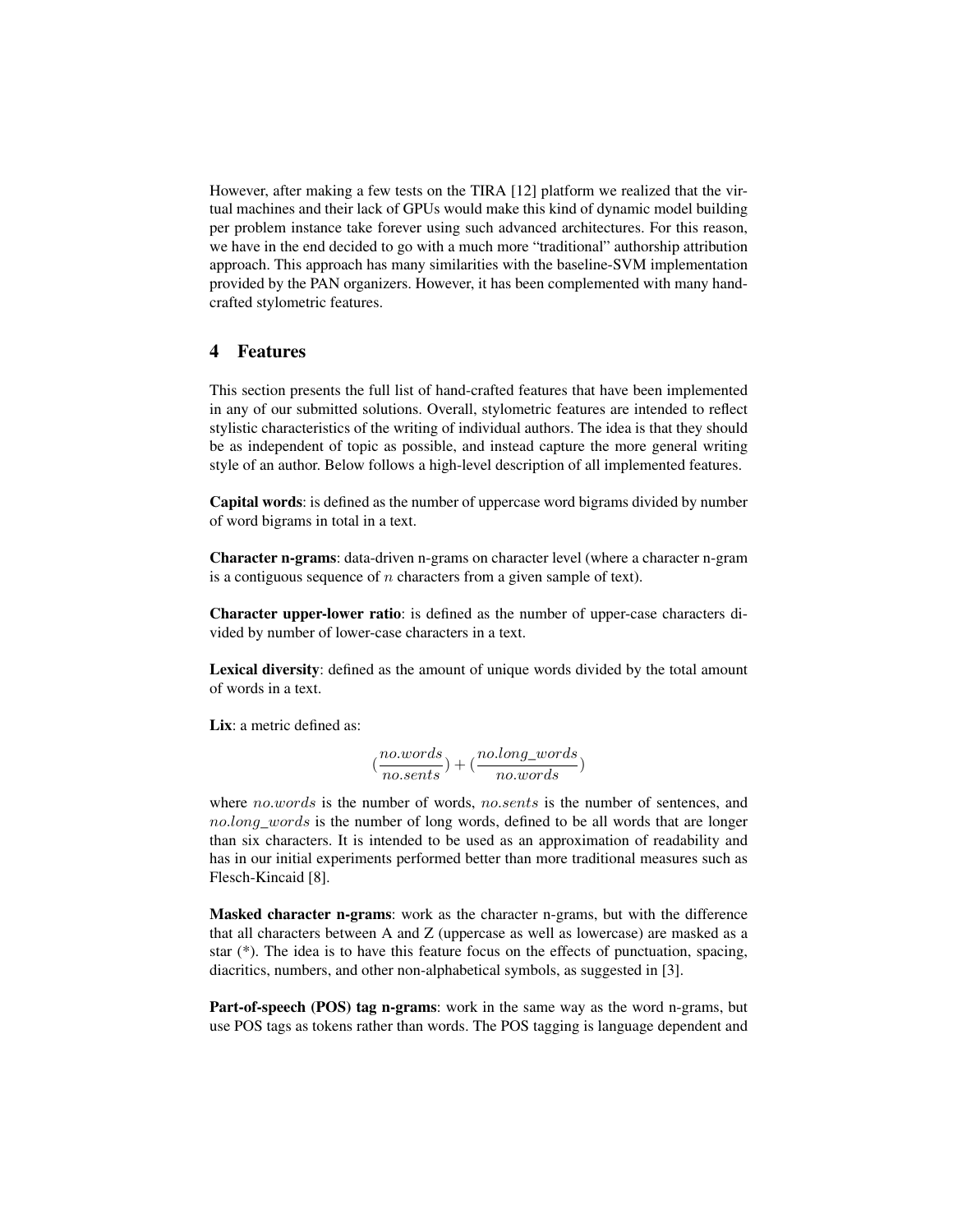relies on spaCy's<sup>1</sup> POS tagger.

Sentence length: for all sentences in a text, the mean and standard deviation are calculated to get the average sentence length and the variation of sentence lengths.

Shannon entropy: intended to capture the entropy of texts written by an author. It is defined as

$$
H = -\sum_{i=1}^{M} P_i \log_2 P_i
$$

where  $P_i$  is the probability of character number i appearing in the stream of characters of the message.

Word length: for all words in a text, the mean and standard deviation are calculated to get the average word length and the variation of word lengths.

Word length distribution: a vector representing the raw counts of word lengths up to 16 characters, divided by the total amount of words in a text.

Word n-grams: data-driven n-grams on word level (where a word n-gram is a contiguous sequence of  $n$  words from a given sample of text).

# 5 Submitted Systems

Our research institute FOI has contributed with two system submissions to the PAN 2019 authorship attribution challenge. These submissions are here referred to as isbister19 and johansson19, respectively. Since the submitted solutions have much in common we describe them jointly, but in practice we have performed much of the feature selection, experimentation, etc. more or less independent of each other. This means that none of the submitted systems utilize all of the features described in last section. Instead, they use (partially overlapping) subsets of these features. A detailed description of which features that are used in which system is given in Tables 1 and 2.

As previously described, our implemented systems build upon the baseline-SVM classifier, although it has been extended with a lot of other features. We have experimented with several other types of standard classifiers, but the linear SVM classifier performed consistently better than standard alternatives such as random forest and AdaBoost classifiers. However, it is important to note that the SVM classifier performed much better when using a one-vs-all regime, training as many binary classifiers as there are candidate authors. In the implemented classifier there is also a reject option, assigning an unknown document to the <UNK> class when the difference of the top two

<sup>&</sup>lt;sup>1</sup> https://spacy.io/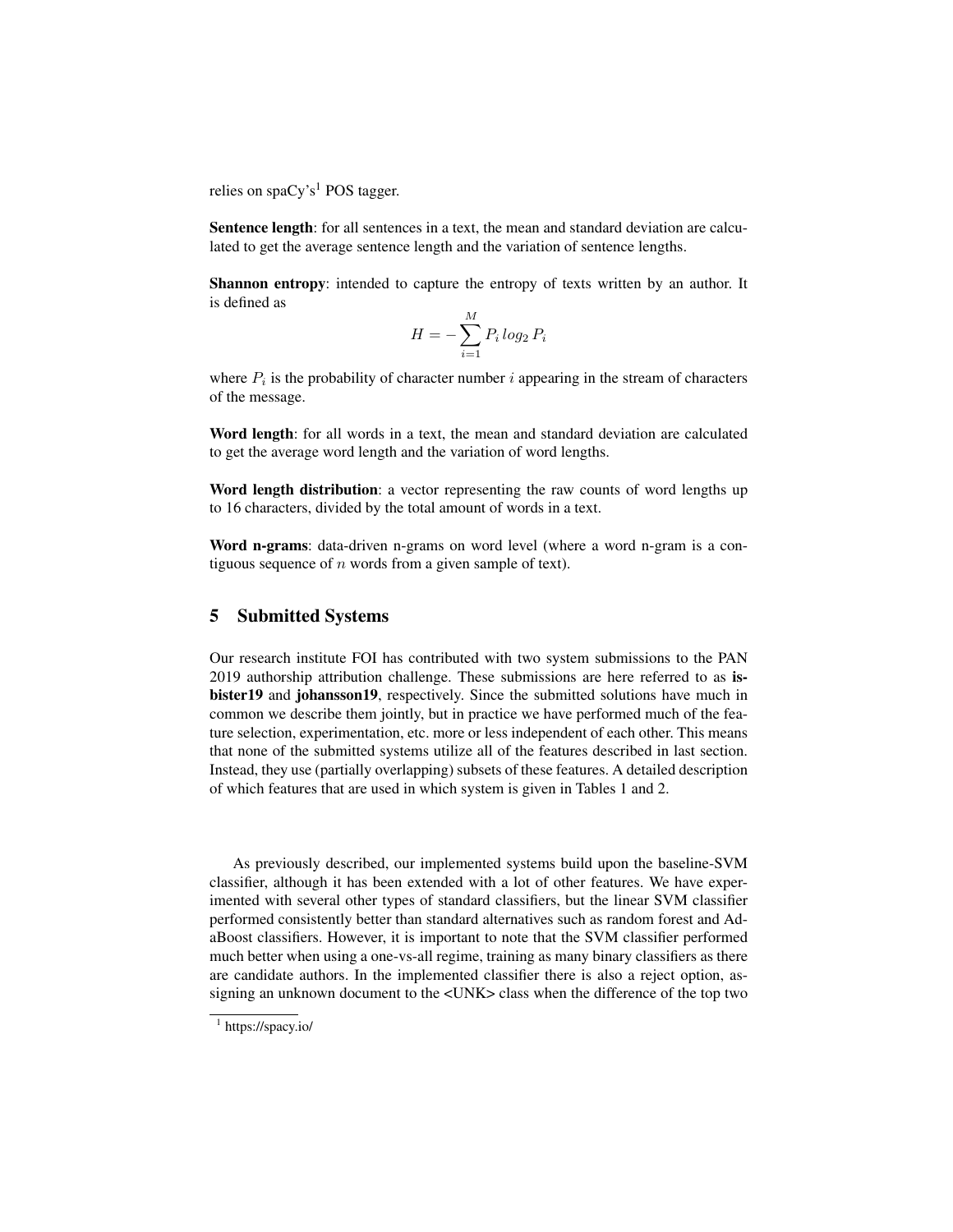|  |  | Table 1. System overview - isbister19 |
|--|--|---------------------------------------|
|  |  |                                       |

| Workflow                        |                                                              |  |  |  |  |  |
|---------------------------------|--------------------------------------------------------------|--|--|--|--|--|
| <b>Features</b>                 | <b>Parameters</b>                                            |  |  |  |  |  |
| Lix                             |                                                              |  |  |  |  |  |
| CharUpperLowerRatio             |                                                              |  |  |  |  |  |
| CountWordCaps                   |                                                              |  |  |  |  |  |
| avg sen len                     |                                                              |  |  |  |  |  |
| std sen len                     |                                                              |  |  |  |  |  |
| lex_diversity                   |                                                              |  |  |  |  |  |
| avg_word_len                    |                                                              |  |  |  |  |  |
| std word len                    |                                                              |  |  |  |  |  |
| shannon_entropy                 |                                                              |  |  |  |  |  |
| word sizes                      |                                                              |  |  |  |  |  |
| word ngrams                     | weighting=smooth_idf, range $(1, 3)$ , min_df=2, lower=True  |  |  |  |  |  |
| char ngrams                     | weighting=smooth_idf, range $(1, 3)$ , min_df=25, lower=True |  |  |  |  |  |
| binary_char_ngrams              | weighting=binary, range= $(1, 4)$                            |  |  |  |  |  |
| <b>Transformation</b>           |                                                              |  |  |  |  |  |
| MaxAbsScaler                    |                                                              |  |  |  |  |  |
| <b>Classifier</b>               |                                                              |  |  |  |  |  |
| LinearSVM (One-vs-all) $ C=1.0$ |                                                              |  |  |  |  |  |

candidates is less than a pre-specified threshold (set to 0.1 in both systems). Initial experiments indicated that the classifiers perform better with this kind of solution rather than to assign <UNK> when the most likely class probability is less than some predefined threshold. However, systematic searches for good threshold settings have not been undertaken, so it is likely that classification performance can be increased by finetuning this threshold.

In case of the isbister19 submission, the whole corpus for each problem (including the texts from the unknown authors as well) were used to create the vocabulary for the data-driven n-gram representations. A small increase of performance could be gained when using the vocabulary also from the unknown authors. Grid search has been used for both submitted systems in order to find good parameters for the n-grams. In both systems we have concatenated all used features into a single feature vector. This vector has been transformed by scaling each feature by its maximum absolute value. Somewhat surprisingly, the choice of scaling method had a huge impact on the predictive performance, as other standard scaling methods performed much worse.

# 6 Results

When developing our submissions, we decided on which features to include, how to scale the data, which classifier to use, etc. by validating different configurations on the development corpus being part of the PAN 2019 cross-domain authorship attribution dataset. The results for the submitted systems, as well as two provided baselines to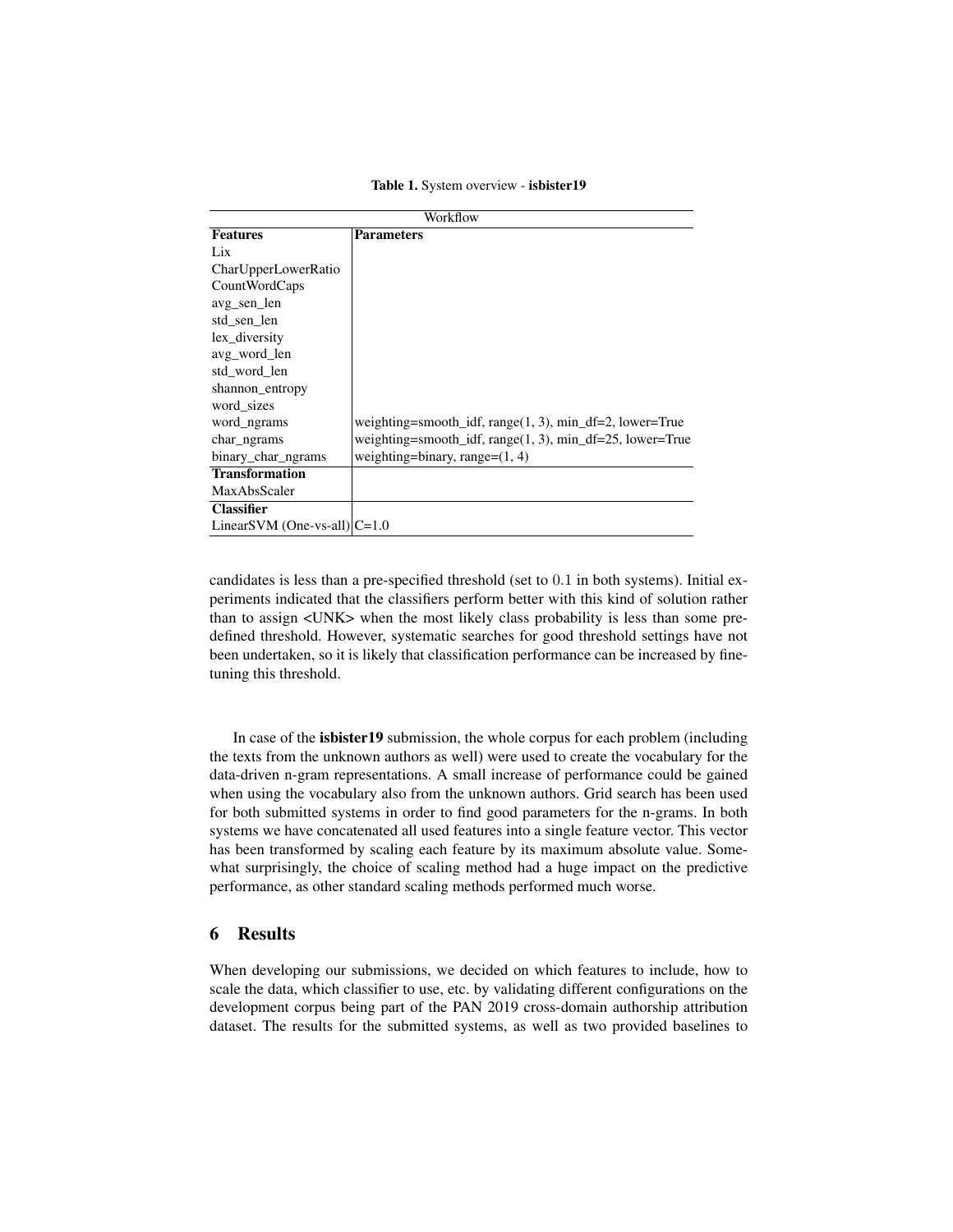Table 2. System overview - johansson19

| Workflow                        |                                                             |  |  |  |  |  |
|---------------------------------|-------------------------------------------------------------|--|--|--|--|--|
| <b>Features</b>                 | <b>Parameters</b>                                           |  |  |  |  |  |
| Lix                             |                                                             |  |  |  |  |  |
| CharUpperLowerRatio             |                                                             |  |  |  |  |  |
| CountWordCaps                   |                                                             |  |  |  |  |  |
| avg sen len                     |                                                             |  |  |  |  |  |
| std sen len                     |                                                             |  |  |  |  |  |
| avg_word_len                    |                                                             |  |  |  |  |  |
| std word len                    |                                                             |  |  |  |  |  |
| word sizes                      |                                                             |  |  |  |  |  |
| word_ngrams                     | weighting=smooth_idf, range $(1, 3)$ , min_df=3, lower=True |  |  |  |  |  |
| char ngrams                     | weighting=smooth_idf, range(1, 3), min_df=3, lower=True     |  |  |  |  |  |
| POS ngrams                      | weighting=smooth_idf, range $(1, 2)$ , min_df=2, lower=True |  |  |  |  |  |
| Masked ngrams                   | weighting=smooth_idf, range $(1, 2)$ , min_df=2, lower=True |  |  |  |  |  |
| <b>Transformation</b>           |                                                             |  |  |  |  |  |
| <b>MaxAbsScaler</b>             |                                                             |  |  |  |  |  |
| <b>Classifier</b>               |                                                             |  |  |  |  |  |
| LinearSVM (One-vs-all) $ C=2.0$ |                                                             |  |  |  |  |  |

Table 3. Evaluation results (macro F1 scores)

| <b>Submission</b>          | Train-dataset 1 Test-dataset 1 Test-dataset 2 |           |           |
|----------------------------|-----------------------------------------------|-----------|-----------|
| isbister19                 | 0.641                                         | 0.607     | 0.622     |
| johansson19                | 0.623                                         | 0.610     | 0.616     |
| PAN2019-svm                | 0.576                                         | XX        | XX        |
| PAN2019-compressor $0.556$ |                                               | <b>XX</b> | <b>XX</b> |

which we have compared our results, as reported by the PAN 2019 evaluation script are shown in the first column of Table 3. These results are, however, not very reliable as various grid searches have been performed in order to find features and classifiers that perform well on this specific evaluation.

According to our preliminary analysis there was a clear difference in difficulty for different problem instances on this development corpus, but we could not see any distinct trend in that our trained classifiers performed better for some languages than others.

A more reliable estimate of how well the submitted systems can be expected to perform on unseen data is given in the two last columns of Table 3. These are the results obtained when submitting the systems to TIRA and evaluating them on previously unseen data. Test-dataset 1 is the data that was used to evaluate the early bird submissions, while the Test-dataset 2 is the larger dataset used to evaluate the final submissions.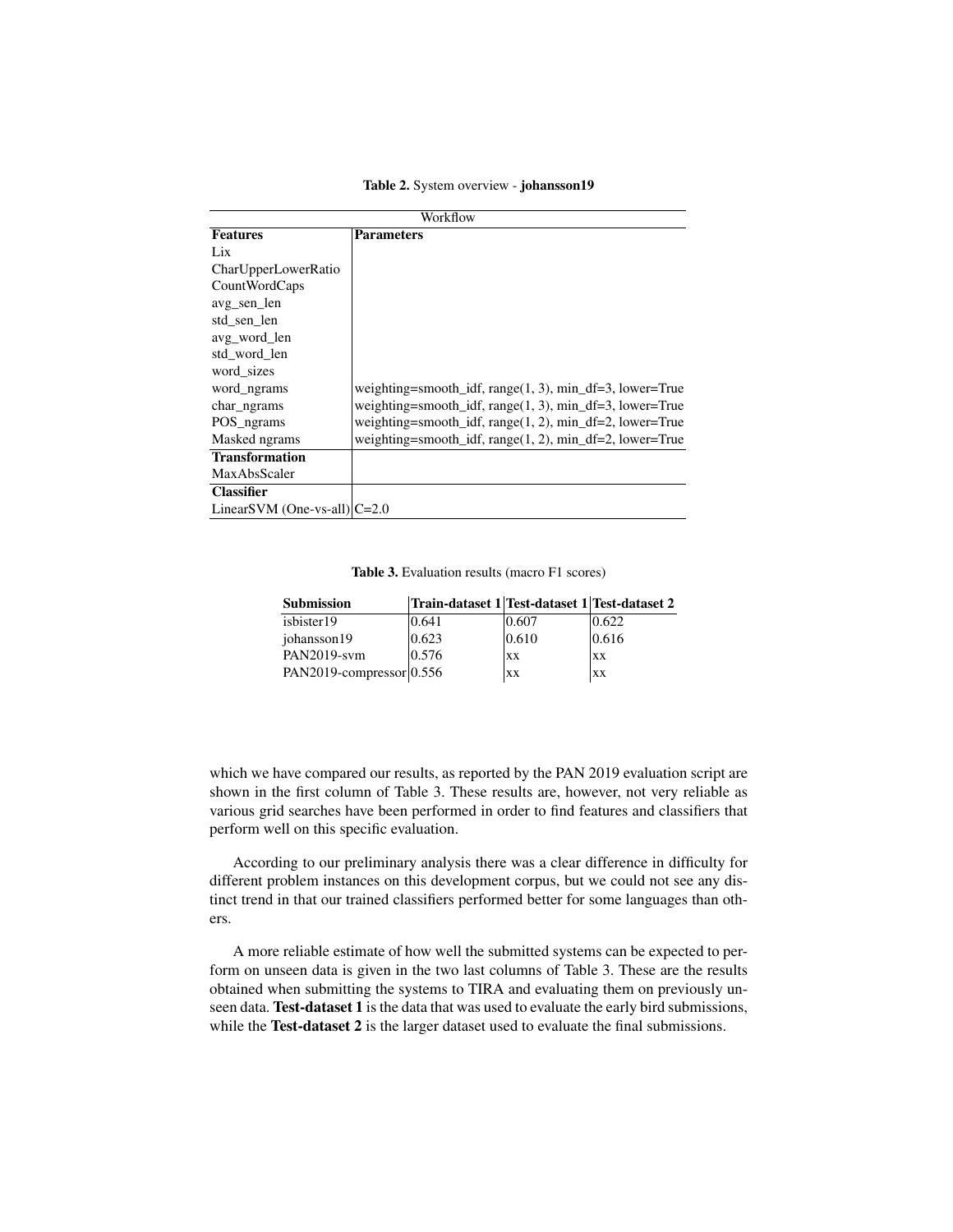## 7 Conclusions

In this paper we have presented our submitted systems for the cross-domain authorship attribution task at PAN 2019. The final submitted systems can be seen as extensions of the PAN-CLEF 2019 baseline-SVM system, to which we have added a large amount of hand-crafted stylometric features. The submitted systems have achieved overall scores of approximately 0.62 macro F1 on the final TIRA test set. They have also consistently outperformed the baseline implementations to which they have been compared.

As future work, we would like to contrast this type of models with more modern pre-trained deep-learning architectures such as language models implemented as stacked Long Short-Term Memories (LSTMs) [4] or Transformers [14], which are finetuned on the specific problem instances at hand. However, since such approaches would take a very long time to run on TIRA, given the current specifications of the virtual machines, such an evaluation would require the PAN 2019 cross-domain authorship attribution evaluation corpus (or similar datasets) to be released for such an evaluation to be feasible.

## Acknowledgments

This work was supported by the R&D programme of the Swedish Armed Forces.

#### References

- 1. Abbasi, A., Chen, H.: Writeprints: A stylometric approach to identity-level identification and similarity detection in cyberspace. ACM Trans. Inf. Syst. 26(2), 7:1–7:29 (Apr 2008)
- 2. Ashcroft, M., Johansson, F., Kaati, L., Shrestha, A.: Multi-domain alias matching using machine learning. In: 2016 Third European Network Intelligence Conference (ENIC). pp. 77–84 (Sep 2016)
- 3. Custódio, J., Paraboni, I.: EACH-USP Ensemble Cross-Domain Authorship Attribution—Notebook for PAN at CLEF 2018. In: Cappellato, L., Ferro, N., Nie, J.Y., Soulier, L. (eds.) CLEF 2018 Evaluation Labs and Workshop – Working Notes Papers, 10-14 September, Avignon, France. CEUR-WS.org (Sep 2018)
- 4. Hochreiter, S., Schmidhuber, J.: Long short-term memory. Neural Comput. 9(8), 1735–1780 (Nov 1997), http://dx.doi.org/10.1162/neco.1997.9.8.1735
- 5. Johansson, F., Kaati, L., Shrestha, A.: Detecting multiple aliases in social media. In: Proceedings of the 2013 IEEE/ACM International Conference on Advances in Social Networks Analysis and Mining. pp. 1004–1011. ASONAM '13, ACM, New York, NY, USA (2013)
- 6. Juola, P.: Authorship attribution. Found. Trends Inf. Retr. 1(3), 233–334 (Dec 2006), http://dx.doi.org/10.1561/1500000005
- 7. Kestemont, M., Stamatatos, E., Manjavacas, E., Daelemans, W., Potthast, M., Stein, B.: Overview of the Cross-domain Authorship Attribution Task at PAN 2019. In: Cappellato, L., Ferro, N., Losada, D., Müller, H. (eds.) CLEF 2019 Labs and Workshops, Notebook Papers. CEUR-WS.org (Sep 2019)
- 8. Kincaid, J.P., Jr., R.P.F., Rogers, R.L., Chissom, B.S.: Derivation of new readability formulas (automated readability index, fog count and flesch reading ease formula) for navy enlisted personnel. Tech. rep., Institute for Simulation and Training, University of Central Florida (Jan 1975)